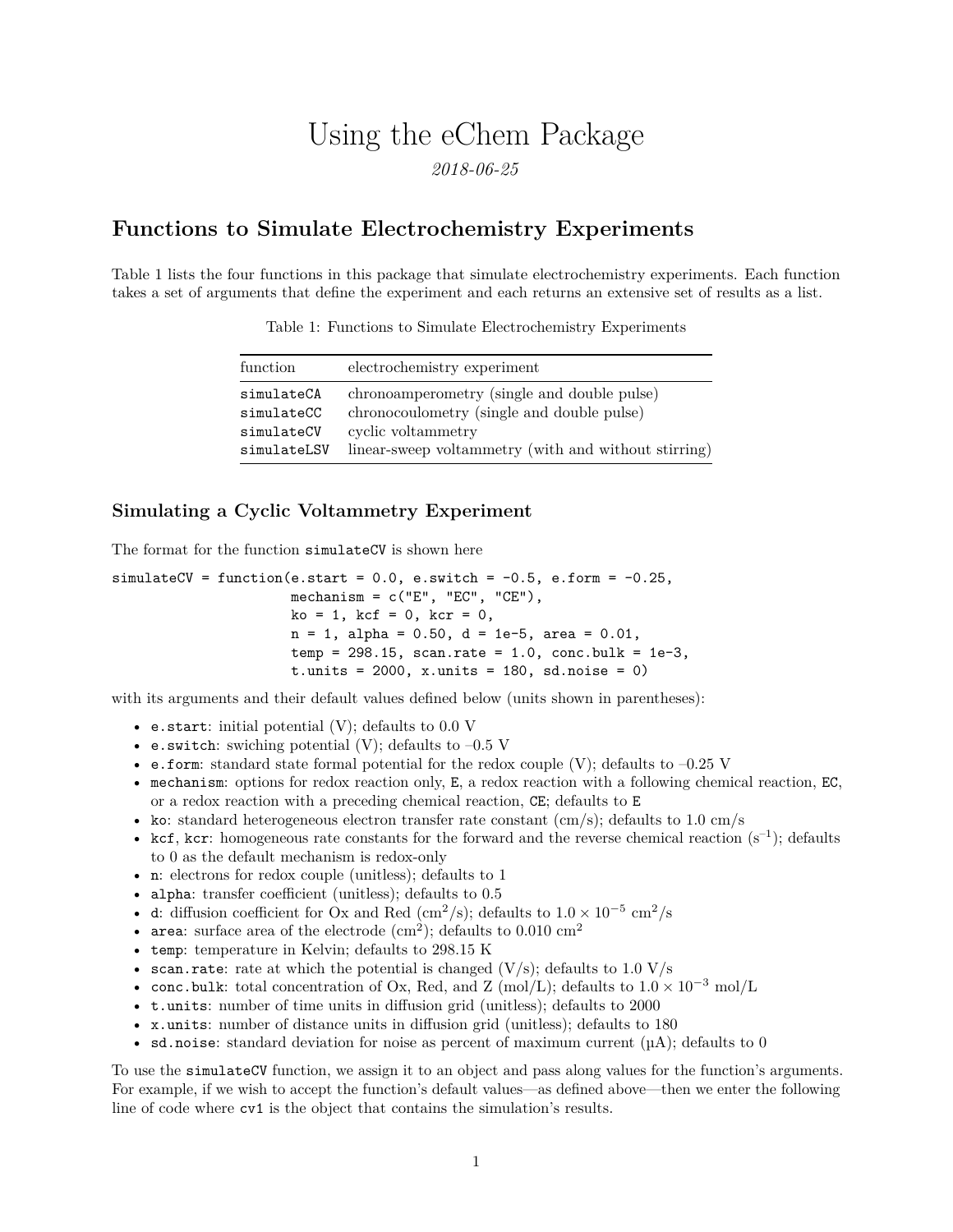cv1 = **simulateCV**()

If we wish to change the value for any of the function's arguments, then we simply enter those values within the parentheses; thus, to simulate a two-electron reduction and a scan rate of 0.1 V/s—and here we also change the number of time units and the number of distance units to decrease the size of the resulting file—we enter the following line of code

```
cv2 = simulateCV(n = 2, scan.rate = 0.1, t.units = 1000, x.units = 100)
```
Once created, we can use  $\mathbb{R}$ 's structure command,  $str()$ , to examine the information stored within the object as a list:

```
str(cv2)
```

```
## List of 31
## $ expt : chr "CV"
## $ mechanism : chr "E"
## $ file_type : chr "full"
## $ current : num [1:1001] 0.00 1.23e-07 9.87e-08 9.15e-08 8.95e-08 ...
## $ potential : num [1:1001] 0 -0.001 -0.002 -0.003 -0.004 -0.005 -0.006 -0.007 -0.008 -0.009 ...
## $ time : num [1:1001] 0 0.01 0.02 0.03 0.04 0.05 0.06 0.07 0.08 0.09 ...
## $ distance : num [1:101] 0 0.0006 0.0012 0.0018 0.0024 0.003 0.0036 0.0042 0.0048 0.0054 ...
## $ oxdata : num [1:1001, 1:101] 1 1 1 1 1 ...
## $ reddata : num [1:1001, 1:101] 0.00 3.82e-09 4.13e-09 4.46e-09 4.83e-09 ...
## $ chemdata : num [1:1001, 1:101] 0 0 0 0 0 0 0 0 0 0 ...
\texttt{***} $ formalE : num -0.25
## $ initialE : num 0
## $ switchE : num -0.5
## $ electrons : num 2
## $ ko : num 1
## $ kcf : num 0
## $ kcr : num 0
## $ alpha : num 0.5
## $ diffcoef : num 1e-05
## $ area : num 0.01
## $ temperature: num 298
## $ scanrate : num 0.1
## $ conc.bulk : num 0.001
## $ tunits : num 1000
## $ xunits : num 100
## $ sdnoise : num 0
## $ direction : num -1
## $ k_f : num [1:1001] 5.95e-05 6.18e-05 6.43e-05 6.68e-05 6.95e-05 ...
## $ k_b : num [1:1001] 16820 16178 15561 14967 14395 ...
## $ jox : num [1:1001] 0.00 -6.37e-17 -5.11e-17 -4.74e-17 -4.64e-17 ...
## $ jred : num [1:1001] 0.00 6.37e-17 5.11e-17 4.74e-17 4.64e-17 ...
```
In addition to returning the function's many inputs, the list also includes scalers that return the direction in which the potential was scanned  $(-1)$  for a cathodic scan or  $+1$  for a anodic scan) and the type of file (full data or reduced data; more on this later), vectors that return the times and distances, the current as a function of time, the potential as a function of time, the forward and the reverse heterogenous electron transfer rate constants as a function of time, and the flux of Ox and Red as a function of time, and matrices that return values for the concentrations of Ox, Red, and Z as a function of time and of distance. Items in this list are used by other functions that display the result of the simulated cyclic voltrammetry experiment.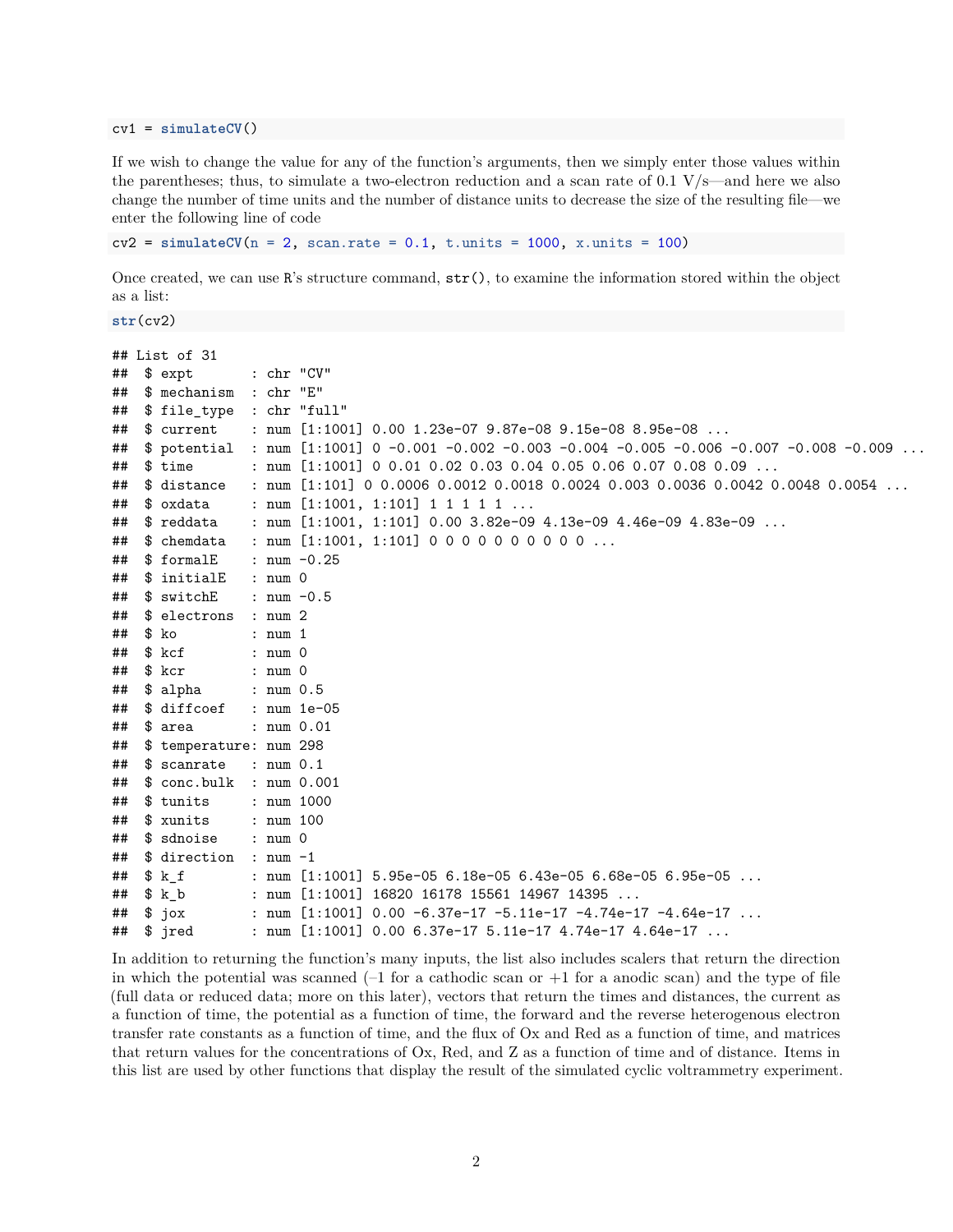# **Simulating a Linear Sweep Voltammetry Experiment**

The format for simulateLSV is shown here

```
simulatedLSV = function(e.start = 0.0, e.end = -1, e.format = -0.25,{\tt mechanism = c("E", "EC", "CE");}ko = 1, kcf = 0, kcr = 0,
                  n = 1, alpha = 0.50, d = 1e-5, area = 0.01,
                  temp = 298.15, scan.rate = 1.0, conc.bulk = 1e-3,
                  t.units = 2000, x.units = 180, sd.noise = 0,
                  stir.rate = c("off", "slow", "medium", "fast"))
```
With two exceptions, the arguments passed to simulateLSV are identical to those included in simulateCV; the two unique arguments are

- e.end: final potential  $(V)$ ; defaults to -1.0 V
- stir.rate: rate at which the solution is stirred (unitless); one of off, slow, medium, or fast, with a default of off

The function is used in the same way as with simulateCV, returning the results as a list; thus, to simulate a linear sweep voltammogram using all default conditions but with maximum stirring, we enter the following R code

lsv1 = **simulateLSV**(stir.rate = "fast")

## **Simulating a Chronoamperometry Experiment**

The format for simulateCA is shown here

```
simulateCA = function(e.start = 0.0, e.push = -0.5, e.format = -0.25,mechanism = c("E", "EC", "CE"),
                      ko = 1, kcf = 0, kcr = 0,
                      pulses = c("single", "double"),
                      t.1 = 10, t.2 = 0, t.end = 30,
                      n = 1, alpha = 0.50, d = 1e-5, area = 0.01,
                      temp = 298.15, conc.bulk = 1e-3,
                      t. units = 2000, x. units = 180, sd. noise = 0)
```
Many of the arguments passed to **simulateCA** are identical to those included in **simulateCV**; arguments unique to simulateCA are

- e.pulse: potential at the end of the first pulse  $(V)$ ; defaults to  $-0.5$  V
- pulses: either single or double with the first pulse from e.start to e.pulse and the second pulse, when included, returning the potential to  $e$ . start; defaults to a single pulse experiment
- **t.1**: time at which the first pulse is applied (s); defaults to 10 s
- t.2: time at which the second pulse is applied (s); defaults to 0 s for a single pulse experiment
- t.end: time at which experiment ends (s); defaults to 30 s

The function is used in the same way as with **simulateCV**, returning the results as a list; thus, to simulate a double step chonoamperometry experiment with potential pulses at 5 s and 10 s, a total time of 15 s—and all other conditions set to their default values—we enter the following R code

ca1 =  $simulateCA(pulses = "double", t.1 = 5, t.2 = 10, t.end = 15)$ 

## **Simulating a Chronocoulometry Experiment**

The format for  $ccSim$ , which is shown here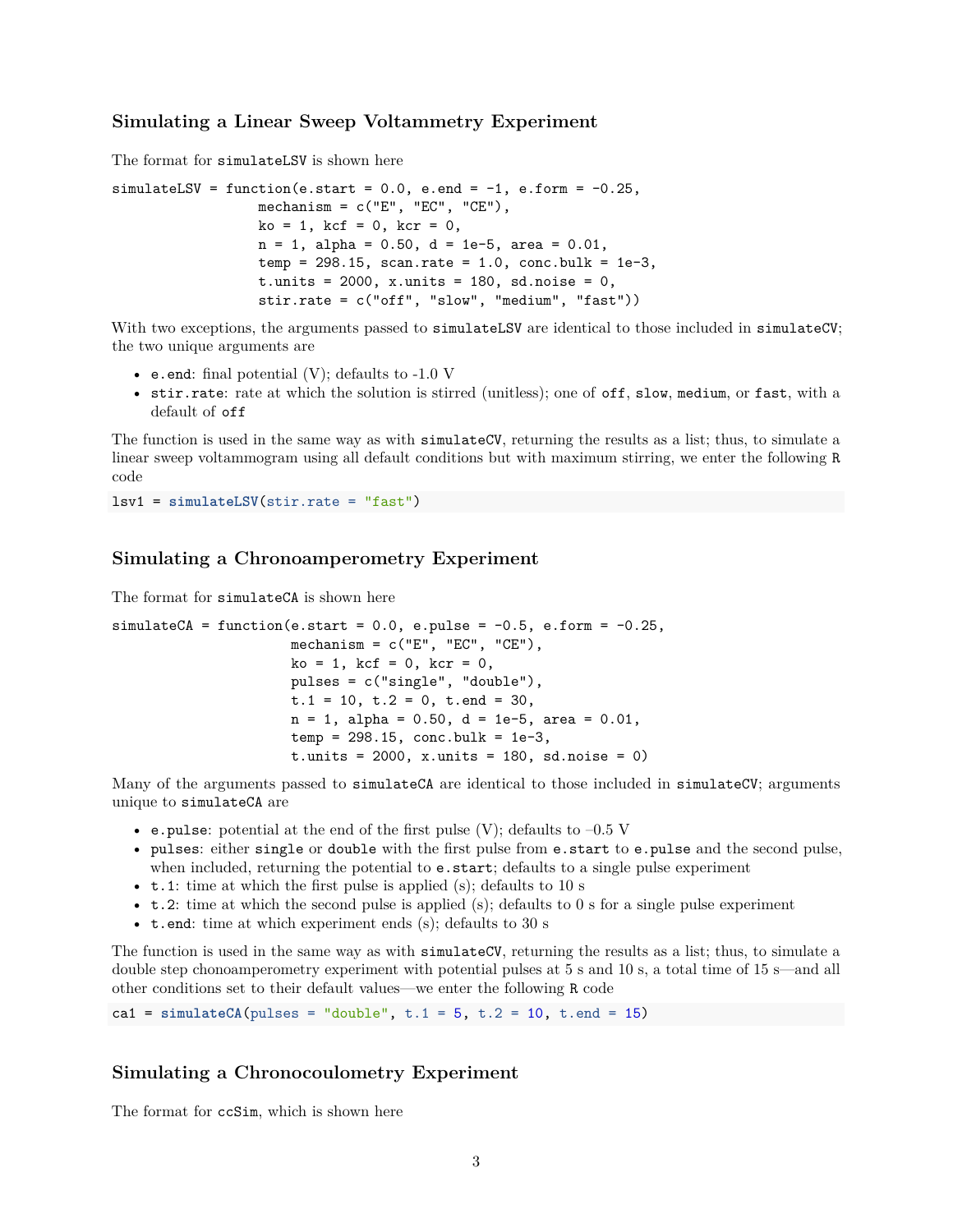#### simulateCC = function(filename)

takes as its only argument the name of an object created using simulateCA. The function completes a trapezoidal integration to convert the chronoamperogram (current vs. time) into a chronocoulomgram (charge vs. time) and returns to its assigned object a list of results; thus, to simulate the chronocoulogram based on the chronoamperometry experiment described above, we enter the following R code

cc1 = **simulateCC**(ca1)

# **Functions to Reduce the Size of a Simulation's File**

The four simulation functions described above create moderately large data files because they return data for all aspects of the simulation's computation. For example, the file returned when running a simulation using the default condtions simulateCV is 2.4 Mb in size. The four sample functions

| function  | operates on object created using |
|-----------|----------------------------------|
|           |                                  |
| sampleCA  | simulateCA                       |
| sampleCC  | simulateCC                       |
| sampleCV  | simulateCV                       |
| sampleLSV | simulateLSV                      |

Table 2: Functions to Sample a Simulation

return a limited amount of data: the type of experiment, an indication that the data is reduced, and vectors of currents (sampleCA, sampleCV, and sampleLSV) or charges (sampleCC), and vectors of potentials (sampleCV and sampleLSV) or times (sampleCA and sampleCC). All four functions have the same general format, as shown here for sampleCV

```
sampleCV = function(filename, data.reduction = 1)
```
where filename is the name of the object that contains results for the original simulation, and data.reduction is the percent of data to retain (which is evenly spaced over time); thus, the following R code returns 10% of the data from a simulated cyclic voltammetry experiment.

```
cv2_sample = sampleCV(cv2, data.reduction = 10)
str(cv2_sample)
```
## List of 4 ## \$ expt : chr "CV" ## \$ file\_type: chr "reduced" ## \$ current : num [1:101] 0.00 1.13e-07 2.28e-07 4.89e-07 1.06e-06 ... ## \$ potential: num [1:101] 0 -0.01 -0.02 -0.03 -0.04 -0.05 -0.06 -0.07 -0.08 -0.09 ...

# **Functions to Examine the Result of a Simulation**

As described in the previous sections, the functions in Table 1 and Table 2 return a list of values that include parameters passed to the functions and the results of the simulation itself. In this section we consider how to examine the results of a simulation either as a static visualization or as a dynamic visualization.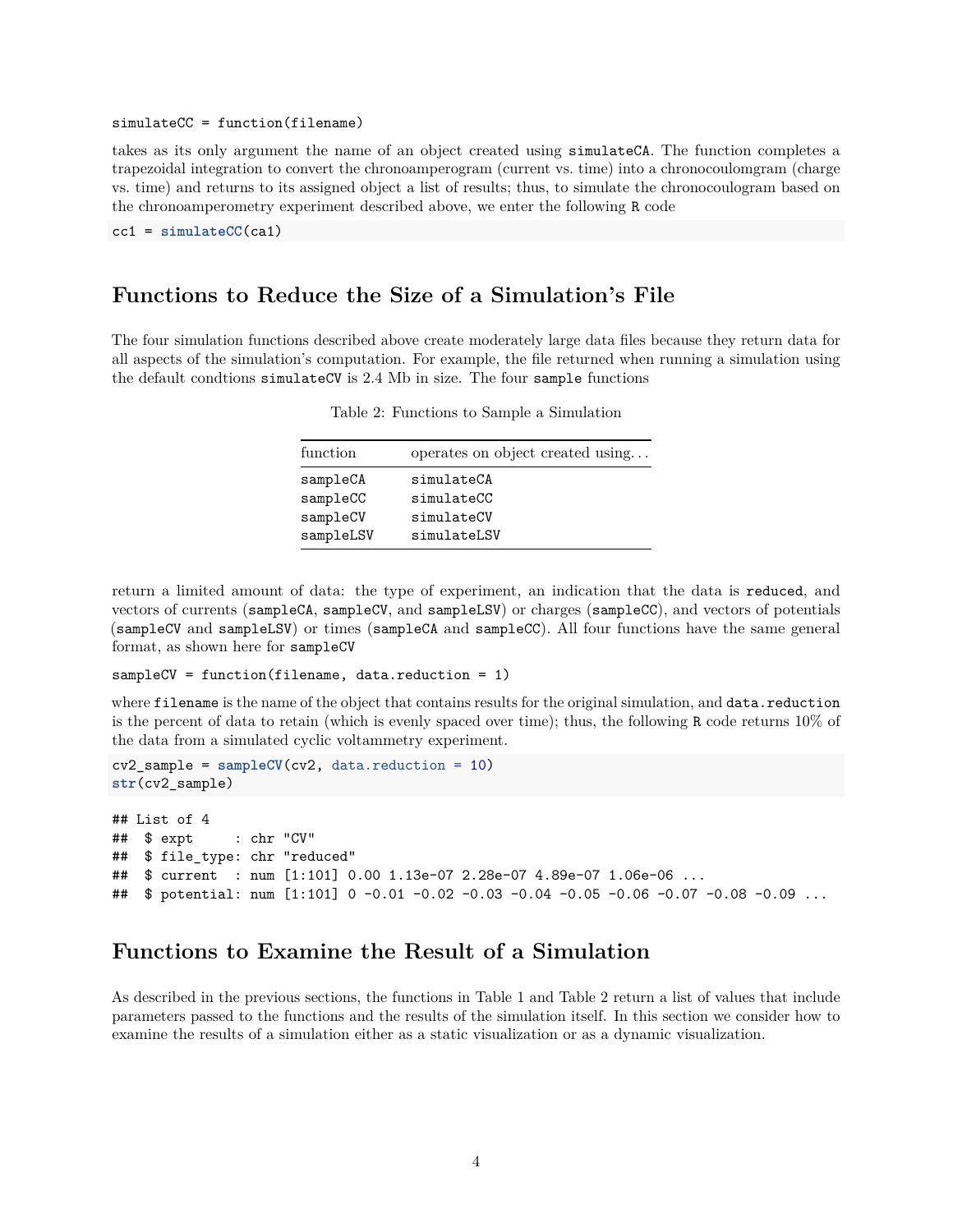# **Static Visualizations**

There are two basic types of static visualizations: plot, which provides a variety of options for visualizing the results of one or, in some cases, more electrochemical simulations

| function      | operates on object created by                      | displays                                                                                                                                                                                                            |
|---------------|----------------------------------------------------|---------------------------------------------------------------------------------------------------------------------------------------------------------------------------------------------------------------------|
| plotCA        | simulateCA, sampleCA                               | current vs. time for $1-5$ simulations                                                                                                                                                                              |
| plotCC        | simulateCC, sampleCC                               | charge vs. time for $1-5$ simulations                                                                                                                                                                               |
| plotCV        | simulateCV, sampleCV                               | current vs. potential for $1-5$ simulations                                                                                                                                                                         |
| plotLSV       | simulateLSV, sampleLSV                             | current vs. potential for $1-5$ simulations                                                                                                                                                                         |
| plotPotential | simulateCA, simulateCC,<br>simulateCV, simulateLSV | potential vs. time                                                                                                                                                                                                  |
| plotDiffusion | simulateCA, simulateCC,<br>simulateCV, simulateLSV | concentrations of Ox, Red, and Z vs. distance at<br>a specified time                                                                                                                                                |
| plotGrid      | simulateCA, simulateCC,<br>simulateCV, simulateLSV | diffusion profiles for Ox, Red, and Z at eight<br>equally-spaced times, arranged around a central<br>plot that shows the chronoamperogram,<br>chronocoulogram, cyclic voltammogram, or<br>linear sweep voltammogram |
| plotDiffGrid  | simulateCA, simulateCC,<br>simulateCV, simulateLSV | concentration of Ox, Red, Z, or all three as a<br>function of time and distance                                                                                                                                     |

Table 3: Static Visualizations Using the plot Functions

and annotate, which displays the result for a single simulation along with the characteristic values used to evaluate electrochemical and chemical reversibility.

| function   | operates on object created by | displays                                                                                                                                                                                          |
|------------|-------------------------------|---------------------------------------------------------------------------------------------------------------------------------------------------------------------------------------------------|
| annotateCA | simulateCA                    | current vs. time annotated with characteristic<br>values for the current at a specified time<br>following each pulse and, for a double-pulse<br>experiment, the resulting current ratio           |
| annotateCC | simulateCC                    | charge vs. time annotated with characteristic<br>values for the charge at a specified time following<br>each pulse and, for a double-pulse experiment,<br>the resulting charge ratio              |
| annotateCV | simulateCV                    | current vs. potential annotated with<br>characteristic values for the peak potentials, the<br>peak currents, the average and the difference in<br>the peak potentials, and the peak current ratio |

Table 4: Static Visualizations Using the annotate Functions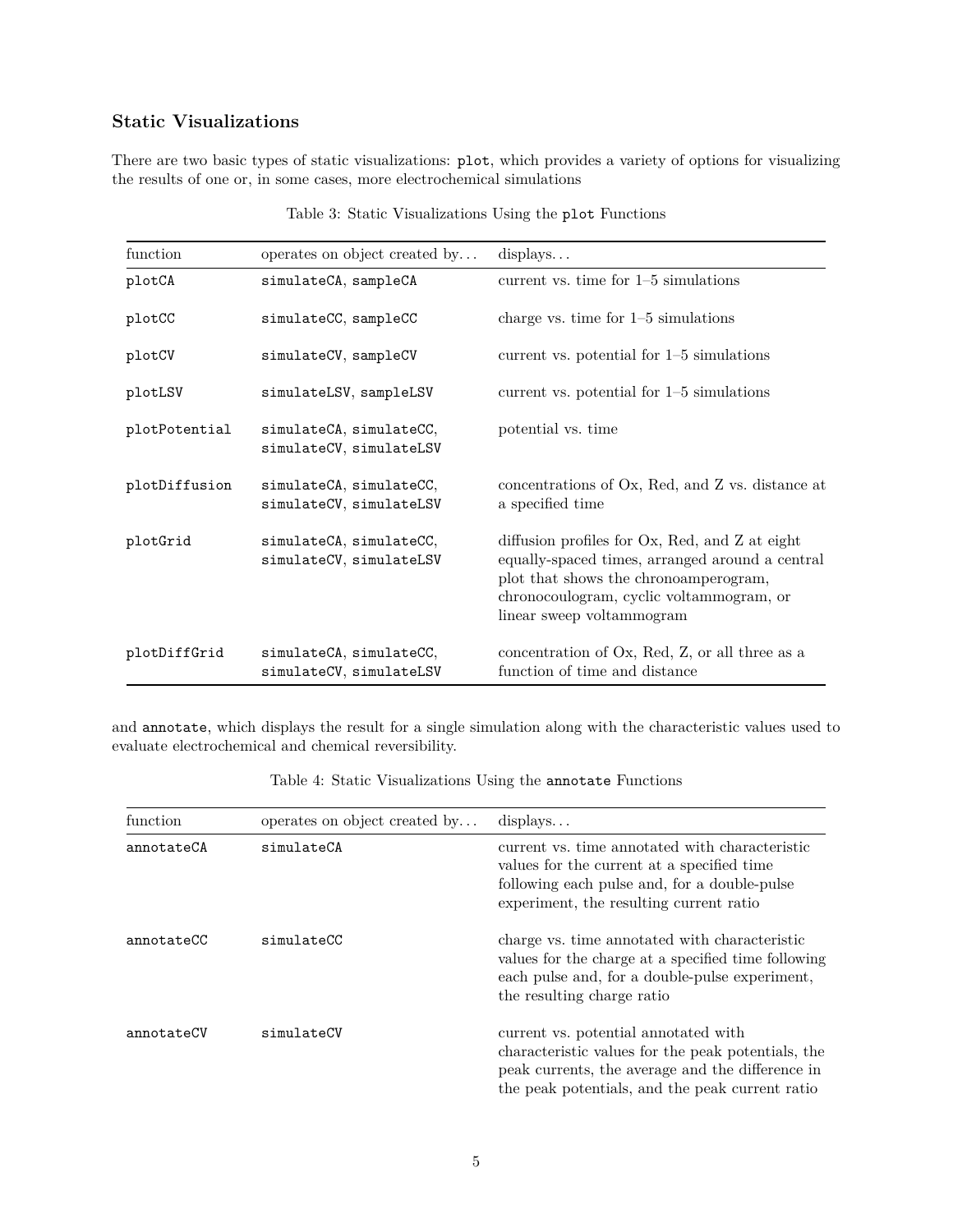| function    | operates on object created by | displays                                                                                                     |
|-------------|-------------------------------|--------------------------------------------------------------------------------------------------------------|
| annotateLSV | simulateLSV                   | current vs. potential annotated with<br>characteristic values for the peak potential and<br>the peak current |

# **Static Visualizations for a Cyclic Voltammetry Simulation**

To view the potential profile for a simulation, we use the plotPotential function, which takes the following form

plotPotential = function(filename, main\_title = NULL)

where filename is the name of an object that contains the results of a simulation and main\_title is an optional title supplied as a character string; thus

```
plotPotential(cv2, main_title = "Potential Profile for a Simulated Cyclic Voltammogram")
```
#### **Potential Profile for a Simulated Cyclic Voltammogram**



To examine the diffusion profile for a simulation, we choose from among three options:

```
plotDiffusion = function(filename, t = 1)
plotGrid = function(filename)
plotDiffGrid = function(filename, species = c(TRUE, TRUE, FALSE),
                         scale.factor = 1)
```
where filename is the name of an object that contains the results of a simulation, t is the selected time, species indicates whether the diffusion profile is returned for, in order, Ox, Red, and Z, and scale.factor allows for adjusting the distances being displayed. The function plotDiffusion returns the diffusion profiles for Ox, Red, and Z (where appropriate) as a function of distance from the electrode at the specified time.

**plotDiffusion**(cv2, t = 8)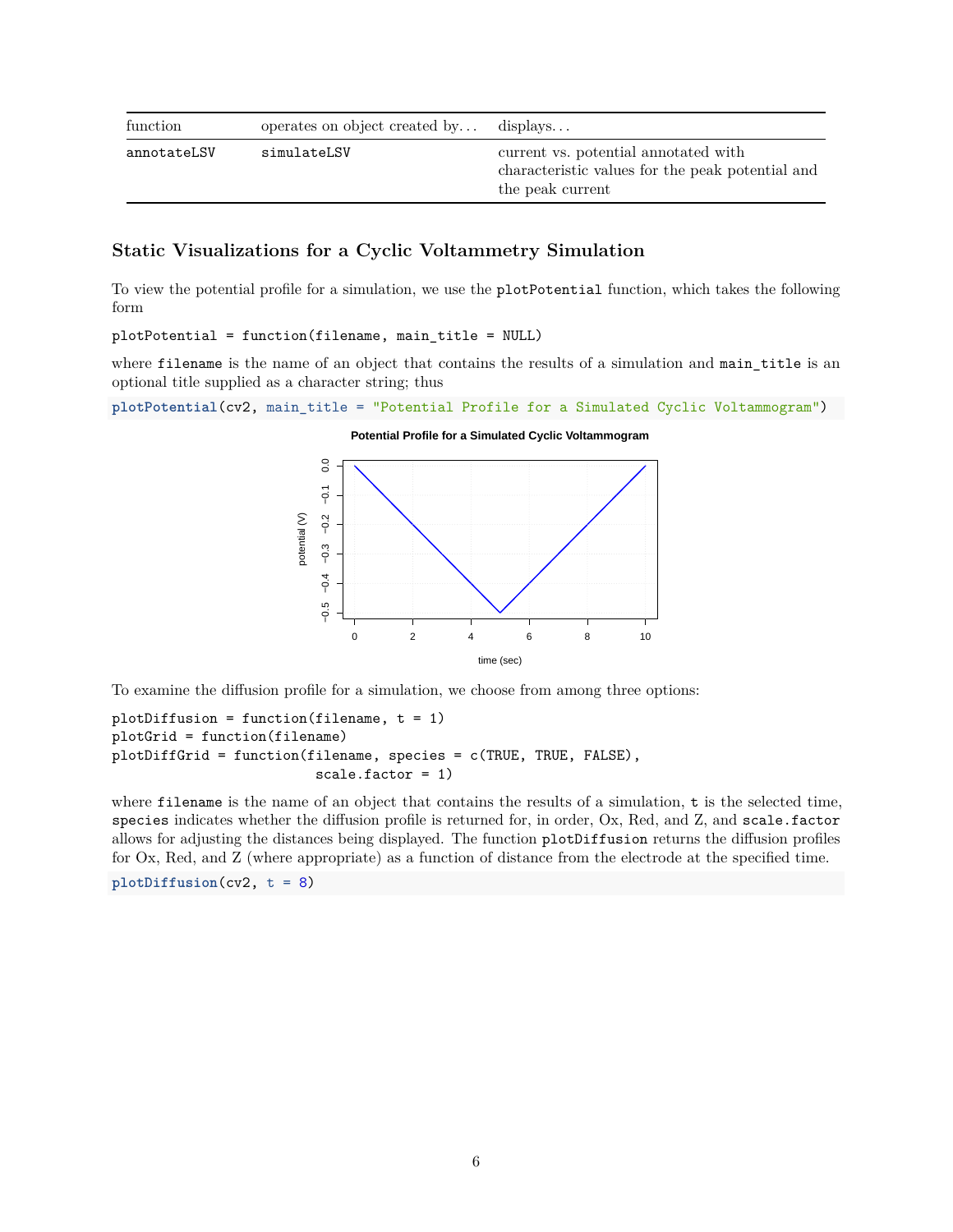

The function plotGrid returns a  $3 \times 3$  grid that consists of eight diffusion profiles—equally spaced in time—arranged around a central plot of the simulation's cyclic voltammogram.

**plotGrid**(cv2)



The function plotDiffGrid returns a heatmap showing the concentrations of Ox, Red, and/or Z as a function of time and distance; here we choose to display only Ox and to display only the first 25% of the distance from the electrode surface





The function plotCV is used to display the cyclic voltammogram for 1–5 simulations, making it easy to examine how a change in simulation parameters affects the cyclic voltammogram. The function's format is shown here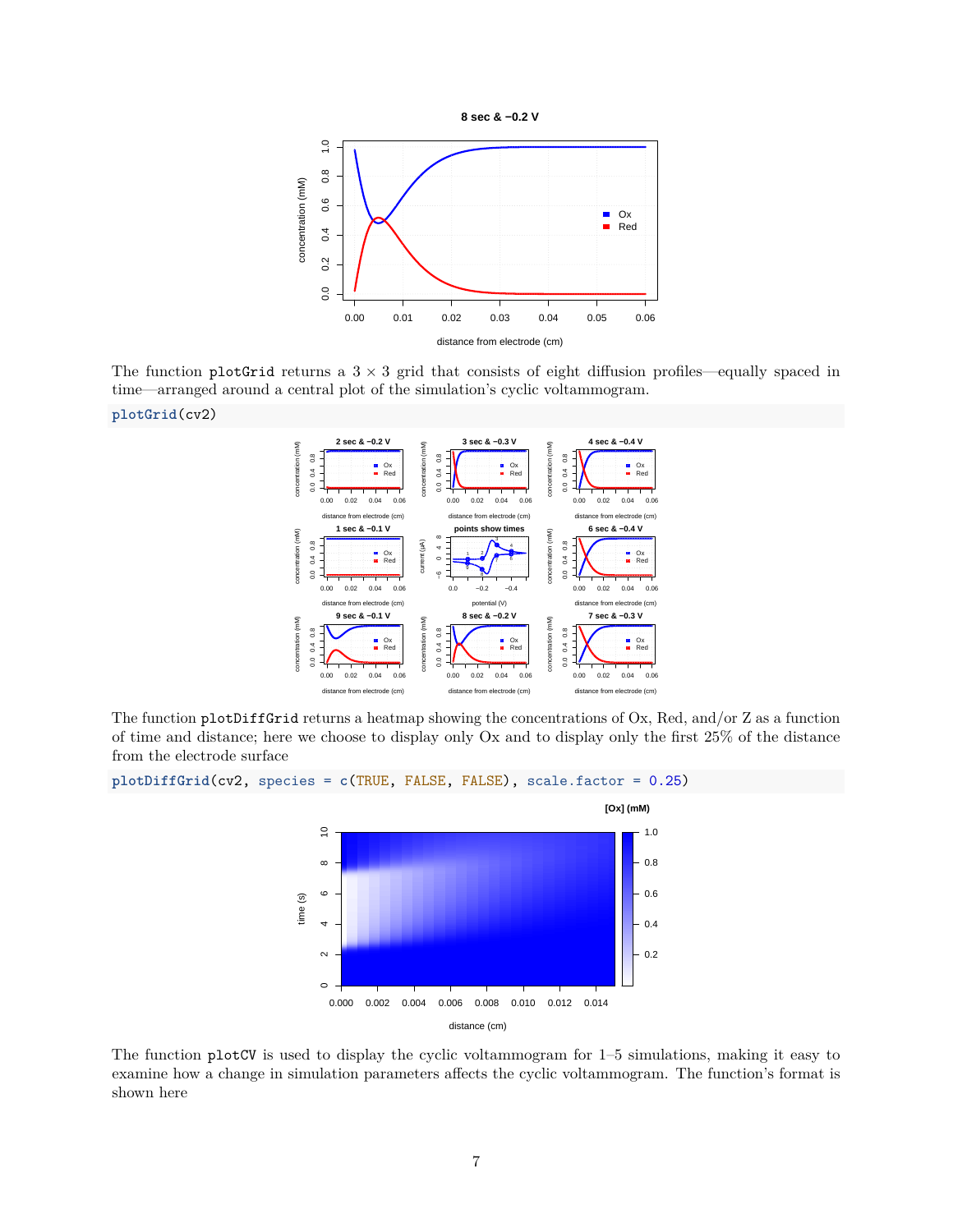```
plotCV = function(filenames = list(file1 = NULL, file2 = NULL),legend_text = NULL,
                        legend_position = c("topleft", "topright",
                                             "bottomleft", "bottomright"),
                        main_title = NULL,
                        line widths = c(2, 2, 2, 2, 2),
                        line_typess = c(1, 2, 3, 4, 5),
                        point_symbols = c(21, 22, 23, 24, 25),
                        line_colors = c("blue", "blue", "blue",
                                         "blue", "blue"))
```
where filenames is a list that contains 1–5 objects created using simulateCV or sampleCV, legend\_text is an optional vector with descriptive character strings for each simulation, legend\_position is a character string that indicates where the legend is placed if legend\_text is not NULL, main\_title is an optional character string, and line\_widths, line\_types, and line\_colors specify the width, type, and color of the lines used for each cyclic voltammogram. The code below, for example, plots the full and reduced cyclic voltammograms that we created earlier and adds a legend.

```
plotCV(filenames = list(cv2, cv2_sample),
       legend_text = c("full data", "reduced data"),
       line_colors = c("black", "blue"),
       line_types = c(1, 1)
```


The line types are  $1 =$  solid,  $2 =$  dashed,  $3 =$  dotted,  $4 =$  dot dash, and  $5 =$  long dash, and the point symbols are circle  $= 21$ , square  $= 22$ , diamond  $= 23$ , upward triangle  $= 24$ , and downward triangle  $= 25$ . As is evident from this example, it is not necessary to match the number of values in line widths, line types, and line\_colors to the number of files passed to the function.

Finally, the annotateCV function returns a plot of the cyclic voltammogram that is annotated with key characteristic values used to evaluate electrochemical and chemical reversibility: the cathodic peak potential,  $E_{p,c}$ , the anodic peak potential,  $E_{p,a}$ , the difference between the peak potentials,  $\Delta E$ , the average peak potential, *E*avg, the cathodic peak current, *ip,c*, the anodic peak current, *ip,a*, and the peak current ratio,  $|i_{p,c}|/|i_{p,a}|$ . The function's format is shown here

```
annotateCV = function(filename, forward.per = 5, reverse.per = 5,
                      threshold = 0.05)
```
where filename is a single object that contains the results of a simulated cyclic voltammogram. The arguments forward.per and reverse.per define the percentage of data used to determine the peak currents for the forward and the reverse scans: for the forward scan the default is the first 5% of the data and for the reverse scan the default is the first 5% of the data following the switching potential. The threshold argument is the minimum measurable current to report, in µA.

**annotateCV**(cv2)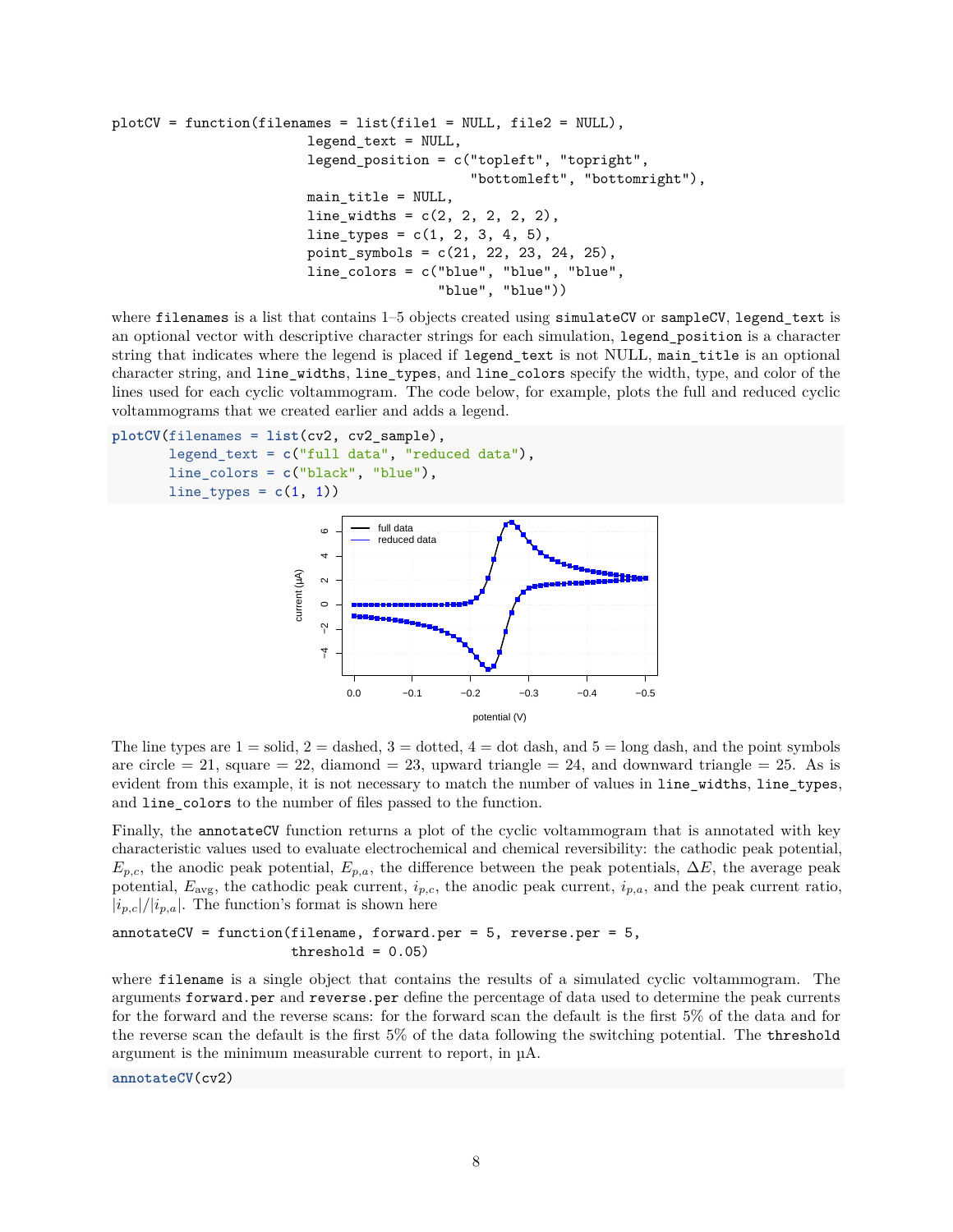

See the document Additional Examples for other ideas on how to create static visualizations for chronomperometry, chronocoulometry, cyclic voltammetry, and linear sweep voltammetry experiments.

# **Dynamic Visualizations**

A static visualization provides a single fixed view of a simulation; a dynamic visualization displays the simulation as an animation that consists of 40 frames. As outlined in Table 5, each of the animate functions shows both how the diffusion profiles for Ox, Red, and Z (when using an EC or a CE mechanism) develop over time as the chronoamperogram, the chronocoulogram, the cyclic voltammogram, or the linear sweep voltammogram develops.

| function   | operates on object created by | shows                                                                                                                                                           |
|------------|-------------------------------|-----------------------------------------------------------------------------------------------------------------------------------------------------------------|
| animateCA  | simulateCA                    | how the diffusion profiles for Ox, Red, and<br>(where appropriate) Z changes as a function of<br>time and how the current changes as a function<br>of time      |
| animateCC  | simulateCC                    | how the diffusion profiles for Ox, Red, and<br>(where appropriate) Z changes as a function of<br>time and how the charge changes as a function of<br>time       |
| animateCV  | simulateCV                    | how the diffusion profiles for Ox, Red, and<br>(where appropriate) Z changes as a function of<br>time and how the current changes as a function<br>of potential |
| animateLSV | simulateLSV                   | how the diffusion profiles for Ox, Red, and<br>(where appropriate) Z changes as a function of<br>time and how the current changes as a function<br>of potential |

Table 5: Dynamic Visualizations Using the animate Functions

# **Dynamic Visualization for a Cyclic Voltammetry Simulation**

The animateCV function takes the following form

```
\text{animateCV} = \text{function}(\text{filename}, \text{ out\_type} = \text{c}(\text{"html", "gif"), \text{ out\_name} = \text{"aniCV"})
```